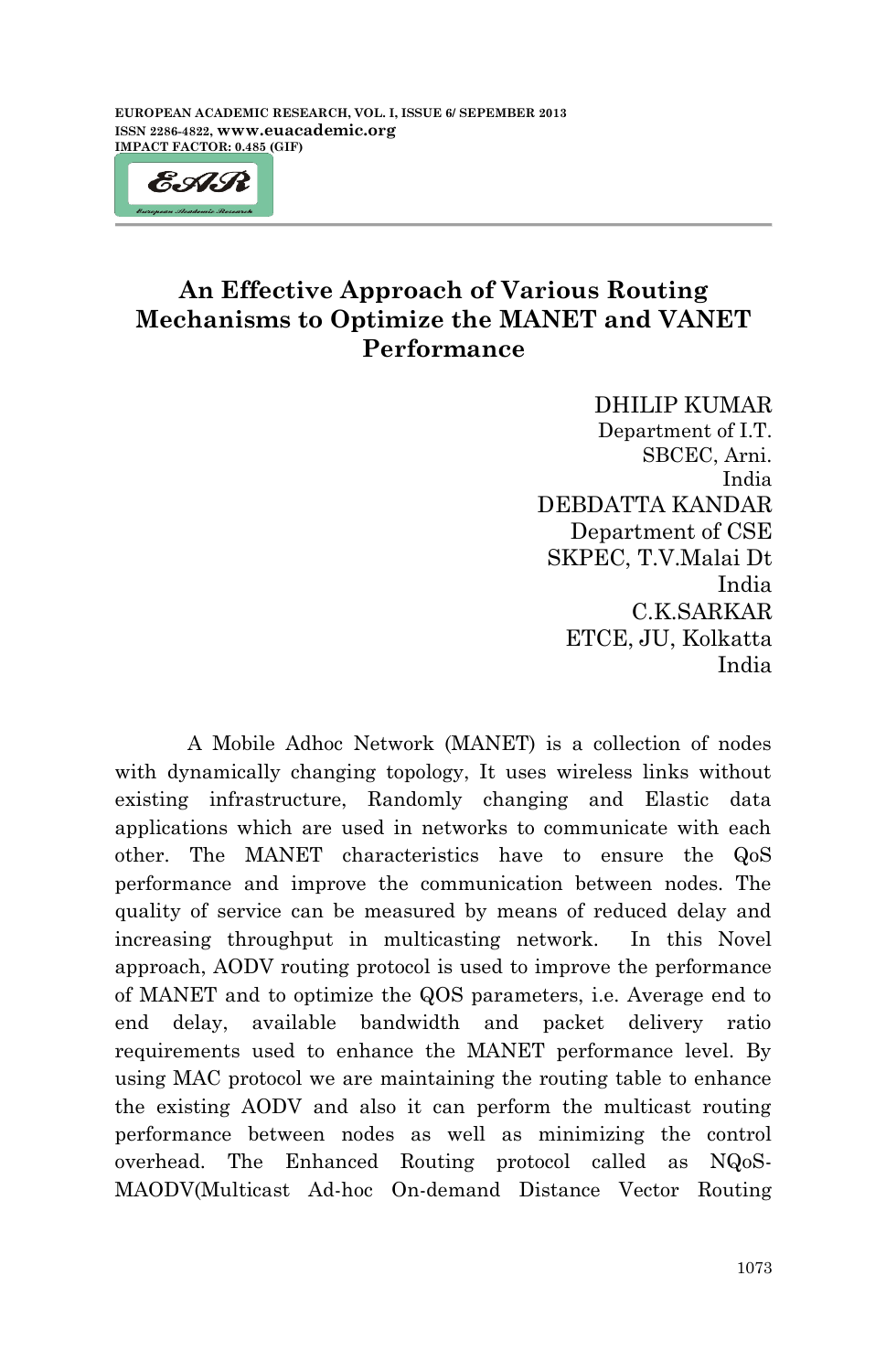protocol) is used to maintain and optimize the QoS information in MANET.

The proposed NQoS AODV routing protocol performs better than traditional AODV during high mobility and high network load. As NQoS ADOV always maintains a routing table,most often it can provide so me routes quickly. So the average delay is reduced significantly. Packet delivery ratio is improved as it maintains the QoS information and looks for a path satisfying the QoS requirements of the applicants. Moreover it sends smaller number of control packet to handle route discovery and route failure. As a result, the control overhead is reduced. The trade-off is that each node requires more memory to store the neighbor information and comparatively larger routing table. The nodes also need more processing power to manipulate the neighborhood information and calculate the routes based on QoS information.

So it can be said that, NQoS MAODV performs better than AODV at all conditions; expect very low loads when the performances are very similar. So, MAC layer information can be used to construct the neighbor table which will allow enhancing the performance in terms of delay and packet delivery as well as minimizing the control overhead and MAODV (Multicasting AODV Routing protocol) performing better than the traditional AODV routing protocol.

## **[A Cross Layer Architecture Between Reactive( AODV and DSR) routing protocol and Proactive (OLSR) routing protocol to optimize MANET QoS parameters.]**

This paper evaluates the cross layer routing mechanism to improve Quality of service (QoS) in MANET by combining Network layer and MAC layer protocols with Transport layer congestion control scheme to optimize the performance in Adhoc networks. MAC layer used to maintain routing table, Network layer is used in monitoring the packet data rate. These two layers helps to optimize the performance in MANET. So, combine mechanism of slow start and Arithmetic Increase mechanism of TCP helps to improve the QoS drastically. We examine the effects of different Reactive Routing protocols (AODV and DSR) with MAC Protocols used to enhance the QoS levels for MANET. MAC protocols uses distributed coordination function (DCF) and enhanced distributed coordination function (EDCF). Specifically, we access the impact of multiple wireless hops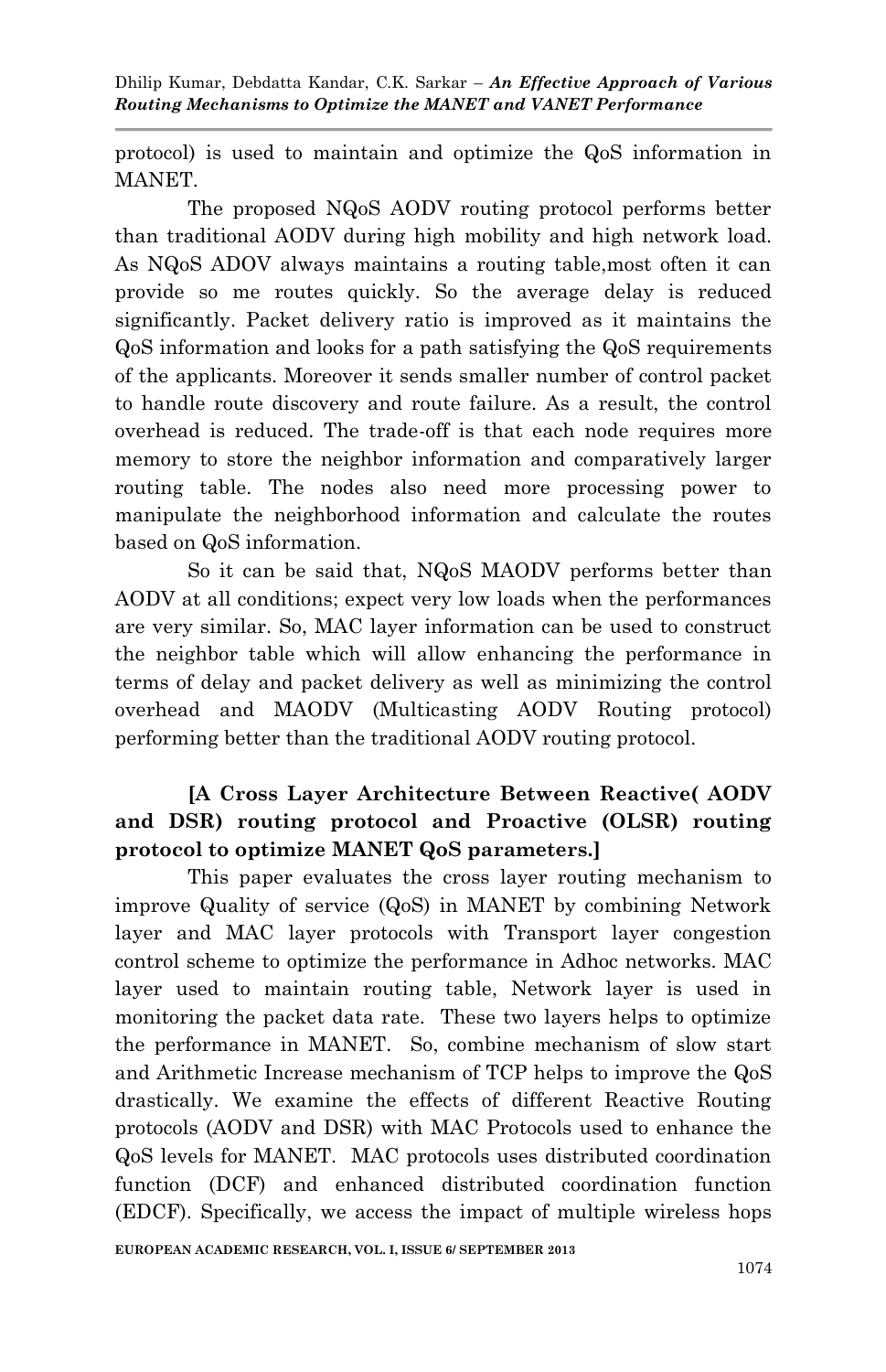and node mobility on the throughput performance of TCP on each MAC protocol with two routing algorithms.

| <b>Application Layer</b><br>(This layer generate multimedia packets and assign<br>priority) |  |
|---------------------------------------------------------------------------------------------|--|
| <b>Transport layer</b>                                                                      |  |
| (Implement Slow start & AIMD mechanism)                                                     |  |
| Network layer                                                                               |  |
| (Implement OLSR Protocol)                                                                   |  |
| MAC layer                                                                                   |  |
| (Implement EDCF&DCF algorithm)                                                              |  |

Similarly we examine the results in all constrained QoS parameters improvement in bandwidth-delay product, Throughput, Packet delivery ratio, and packet loss is reduced drastically to 20-25% in Enhanced DCF with AODV routing protocol in network layer and transport layer by using AIMD mechanism. But if DSR algorithm is used in the network layer instead of AODV it affects the QoS parameters. So we enhance the performance by combining cross layer architecture between proactive and reactive Protocols, hence we have taken Optimized Link State Routing (OLSR) proactive routing protocol to Optimize the QoS in MANET. The proposed OLSR routing protocol performs better than AODV and DSR during high mobility and high network load. So it can be said that, OLSR performs better than AODV and DSR at all conditions; expect very low loads when the performances are very similar.

The proposed OLSR routing protocol performs better than AODV and DSR during high mobility and high network load. OLSR always maintains a routing table; most often it can provide some routes quickly. So the average delay is reduced significantly. Packet delivery ratio is improved as it maintains the QoS information and looks for a path satisfying the QoS requirements of the applicants. Moreover it sends smaller number of control packet to handle route discovery and route failure. As a result, the control overhead is reduced. The trade-off is that each node requires more memory to store the neighbor information and comparatively larger routing table. The nodes also need more processing power to manipulate the neighborhood information and calculate the routes based on QoS information. So it can be said that, OLSR performs better than AODV and DSR at all conditions; expect very low loads when the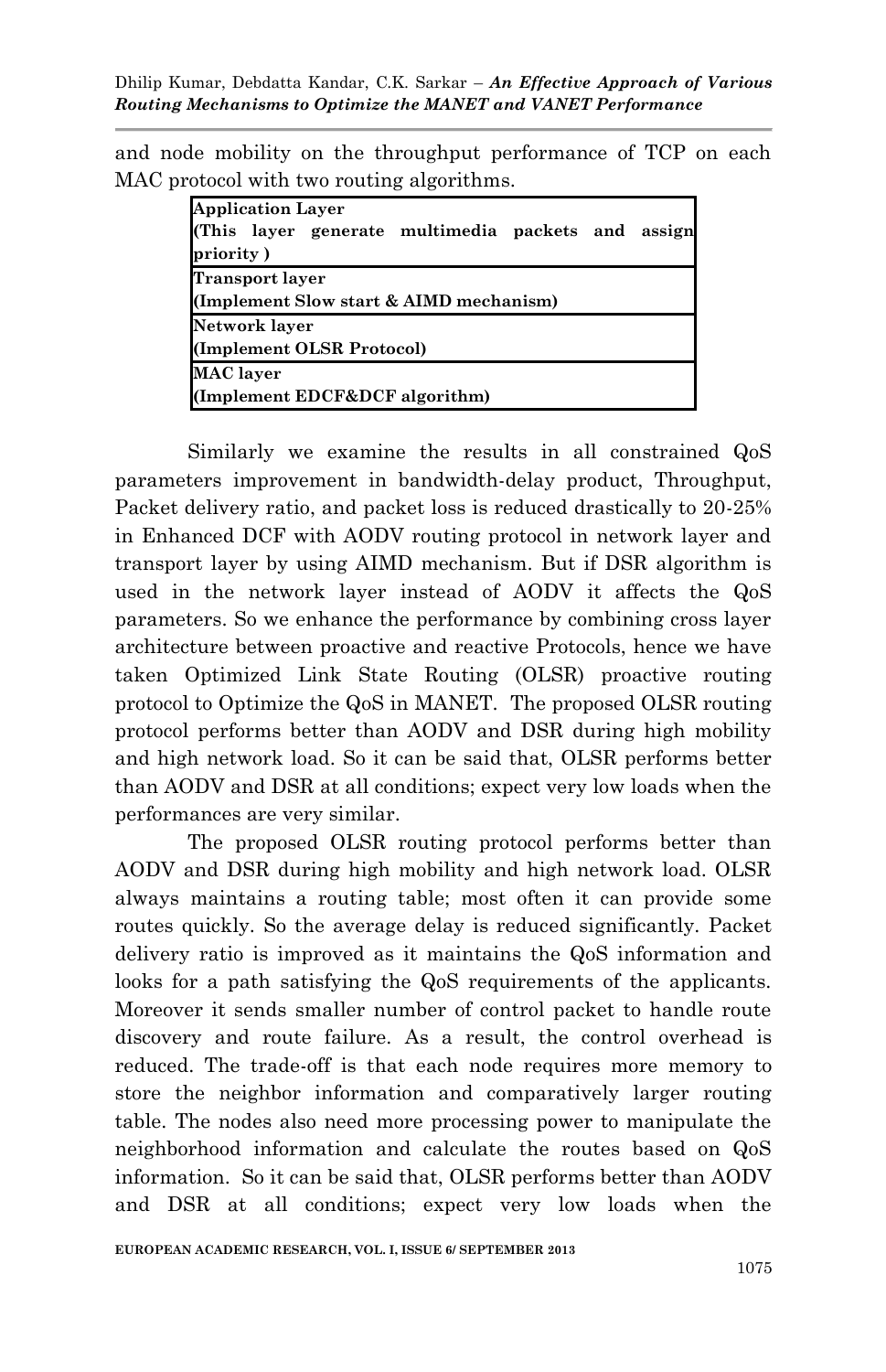performances are very similar. So, MAC layer information can be used to construct the neighbor table which will allow enhancing the performance in terms of delay and packet delivery as well as minimizing the control overhead. The results show that the interaction between transport layer with the Network and MAC protocols has a significant impact on the achievable throughput, Packet Delivery Ratio, Bandwidth Delay Product and packet loss in Adhoc networks. These three layers know the status of other layers and collectively improve the QoS performance in Adhoc networks. The OLSR protocol enhances the quality of service.

### **[An Ad-Hoc On demand Multipath Distance Vector Routing protocol used to predict the path failure for fading avoidance]**

In Mobile Ad-hoc network, Communication is accomplished over a wireless media directly between the base stations. MANETs are characterized by dynamic topology, frequent link failures, selfconfiguring, infrastructure less and decentralized networks. Based upon the reliability of wireless channel successful routing can be achieved. In this paper, we evaluate the flexible and diverse routing mechanism to avoid the fading of the carrier signal attenuation. The combination of on-demand approach and adaptive routing mechanism forfeits to revise the path to the destination. Multiple paths to the destination remain perfectly valid to prognosticate the average fading duration and average non fading duration to ascertain the traffic load and harmonizes to an extremely reliable channel. Our proposed literature implements Adaptive Fading Avoidance – Ad-hoc On-demand Multipath Distance Vector (AFA-AOMDV) conceptualization to sustain signal fading, quickly reclaims the path after fading and preserves alternate paths by predicting path failures thereby avoiding unnecessary route discovery, optimizing scarce resources of the MANET.

| <b>Destination IP address</b>      |
|------------------------------------|
| <b>Destination Sequence Number</b> |
| <b>Advertized Hop-count</b>        |
| Path list                          |
| ${$ next hop IP 1, hop-count 1),   |
| $(next hop IP 2, hop-count 2),$ }  |
| <b>Expiration Time</b>             |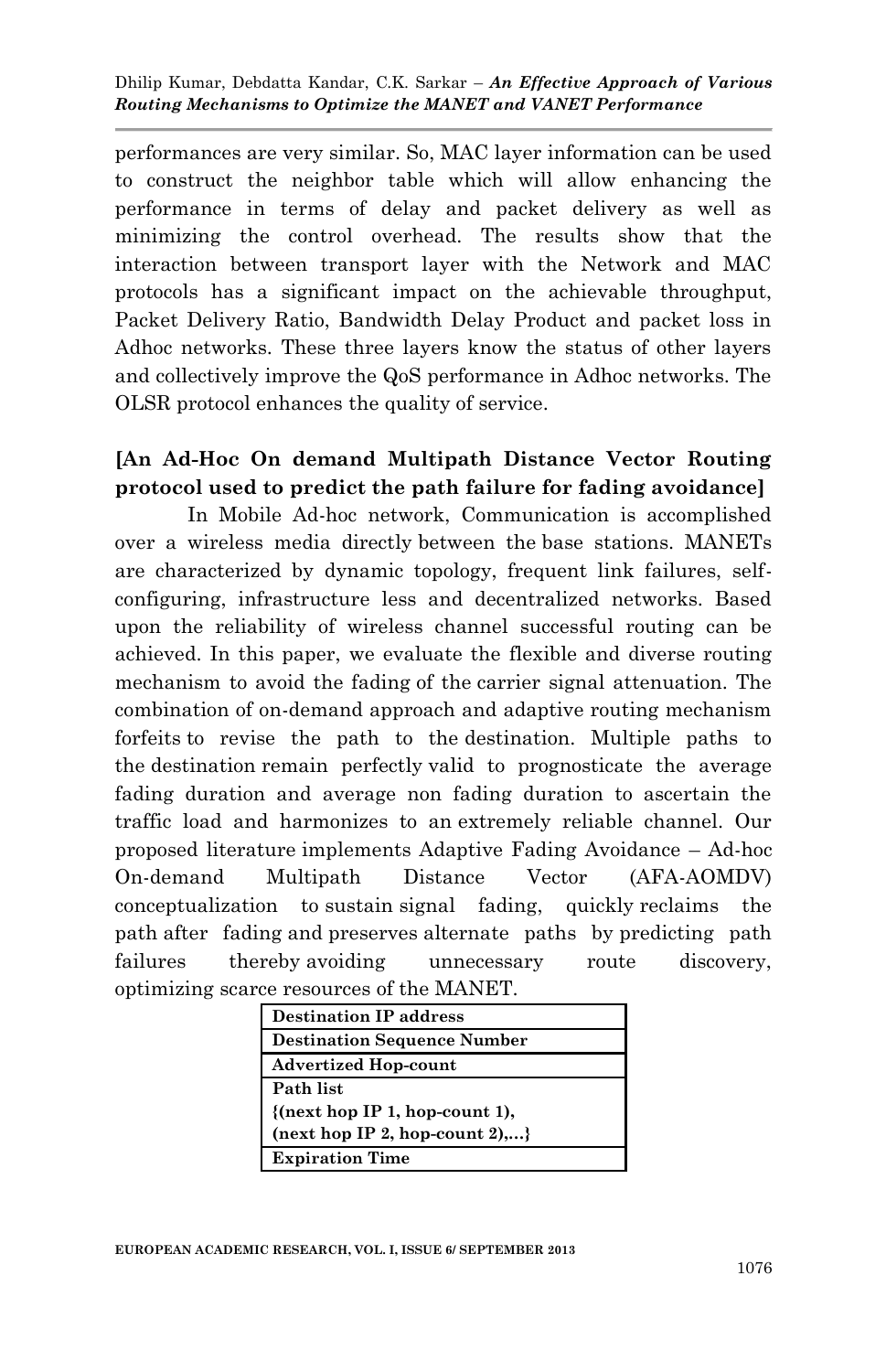Adaptive Fading Avoidance – Adhoc On-demand Distance Vector (AFA-AOMDV) proposed in this project work is a combination of on-demand strategy and adaptive mechanism. It dynamically adapts to the change in topology by maintaining the alternate paths and avoids fading, which is commonly prevalent in mobile Adhoc networks. The channel state information, average fading duration prediction, average non fading duration prediction and signal strength prediction allow successful routing without disrupting communication between the adjacent nodes. It never discards a path on failure but reuses the path after recovering from fade, thus avoiding unnecessary route discoveries. The alternate paths are validated periodically; thus path maintenance phase provides information on the quality of paths. Based on this information the source can choose the best available path for data transmission. Moreover the traffic load on the channel is determined with the help of the channel state information. In the presence of high traffic, routing takes place through an alternate path, avoiding congestion and delay. The simulations were done using NS2. The results from simulation were analyzed for performance in comparison with AOMDV. The performance analysis indicates that AFA-AOMDV has improved the network performance by increase in the packet delivery ratio, reduces the average end-to-end delay, increases the network throughput and decreases the routing overhead.

## **[A Dynamic Property of MANET to provide a lossless communication between vehicles with integration Vehicular Adhoc Network and 3G Networks]**

Vehicular ad hoc networks are a part of mobile ad hoc networks with the dynamic property that the nodes are vehicles like cars, buses and motorcycles. VANETs are used for short range, highspeed communication among nearby vehicles, and between vehicles and roadside infrastructure units. Vehicle-to- Vehicle (V2V) communication supports services such as vehicle collision avoidance and road safety purpose by exchanging warning messages across vehicles and also that the VANET should increase the features by means of value-added services like navigation and location based services on road. We enhance the vehicular access technology to performing the high speed communication between vehicle to vehicle communication environments. In these technologies we proposed the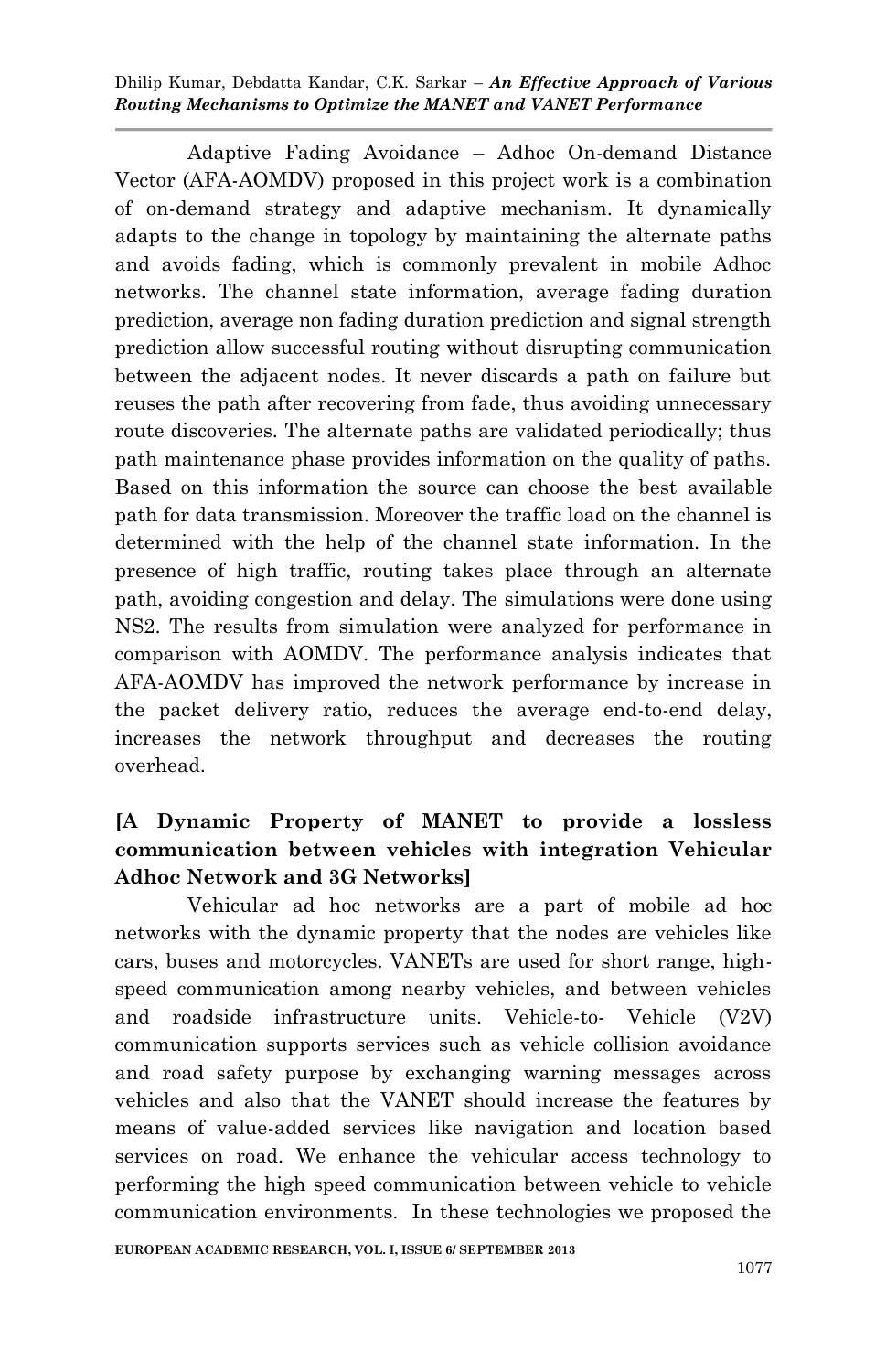three techniques used to provide a proper communication. I.e. DSRC (Dedicated Short Range Communications), WAVE (Wireless Access in Vehicular Environments) and IEEE 802.11p. An integration of VANET and 3G networks using mobile gateways is an integral part of the architecture offering a wide range of communication between vehicles.



The 3G-VANET integrated network with minimum number of gateways is expected to prevent frequent handoffs at UMTS base stations and the associated signaling overhead; an event more likely to occur when all vehicles connect directly to the UMTS network. By using this integrated VANET-3G network and having minimum number of optimal gateways at an instance, even vehicles without 3G interface can access the UMTS network. On other hand, by allowing more than one gateway to operate at an instance, bottlenecks and congestion across the path towards a single gateway can be eliminated. The performance analysis indicates that AOMDV in CMGM has improved the network performance in terms of high data packet delivery ratios and throughput, reduced control packet overhead, and minimized delay and packet drop rates. Our future work is in the sense of deploying our research in an effective real-time application to enable QoS for differentiating the services according to vehicular priorities and providing group communications, alongside vehicular collision avoidance.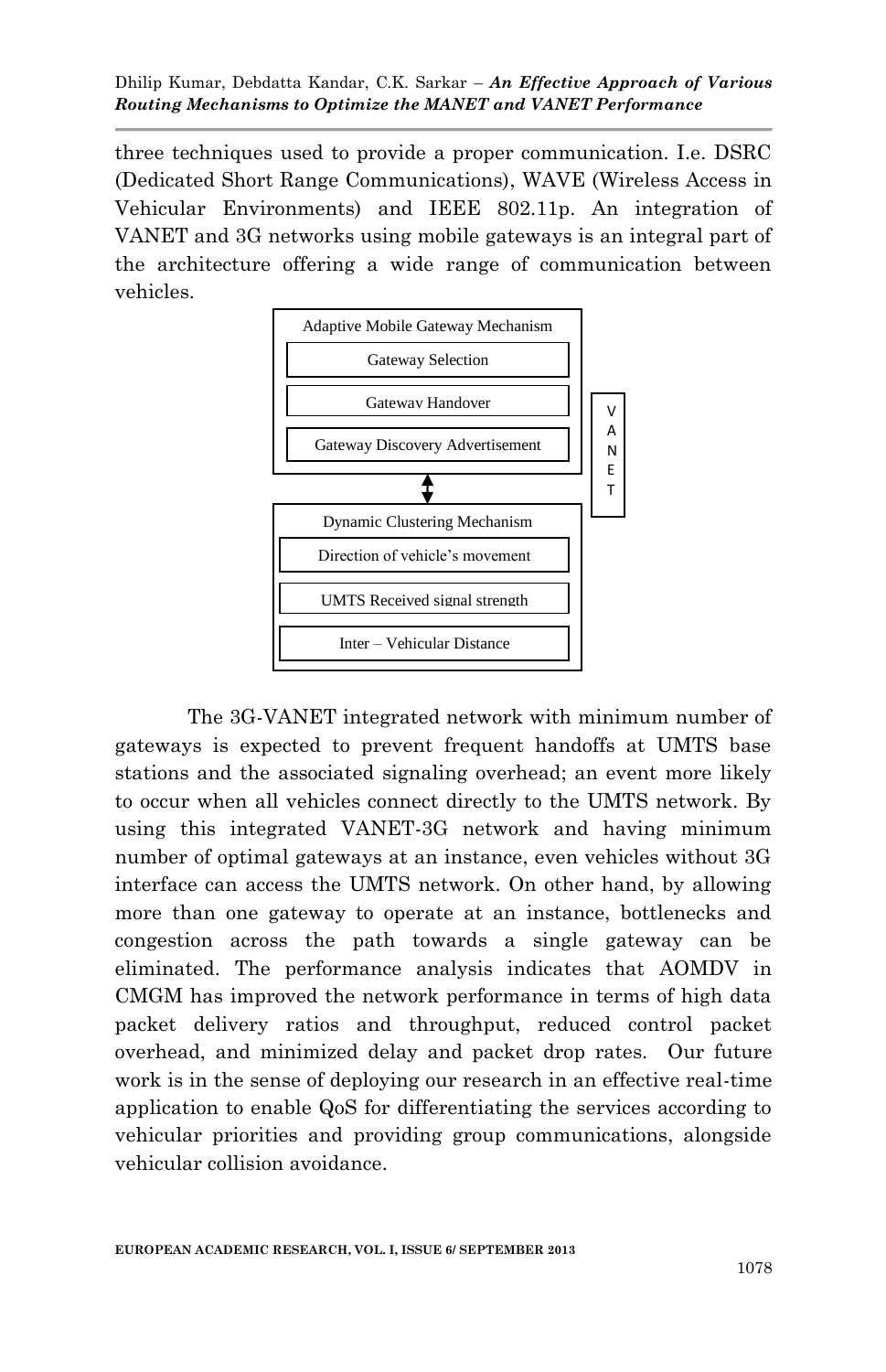**[A Three Layer Security scheme to provide authentication and data communication between mobile nodes to avoid the mobile sink using one- way hashing algorithm for aunthentication and pair wise key establishment for lossless inter-vehicular communication]**



#### **Conclusion:**

In this review paper we are discussed some types of routing protocol which provides performance in mobile ad-hoc network by different types of Routing mechanism. Some routing protocols provide better performance compare then other routing protocol to discover the neighbor's node and shortest path destination without any delay but our conclusion prefer the few routing protocol like AOMDV DSR and OLSR. Some of these routing protocols provide better performance in dynamic network with increase throughput, less delay and less control overhead. Some of Cross layer architecture between various reactive and proactive routing protocols to enhance a MANET QoS parameters and also we establish the MANET characteristics for inter-vehicular communication using 3G network to provide an authentication and lossless communication between vehicle to vehicle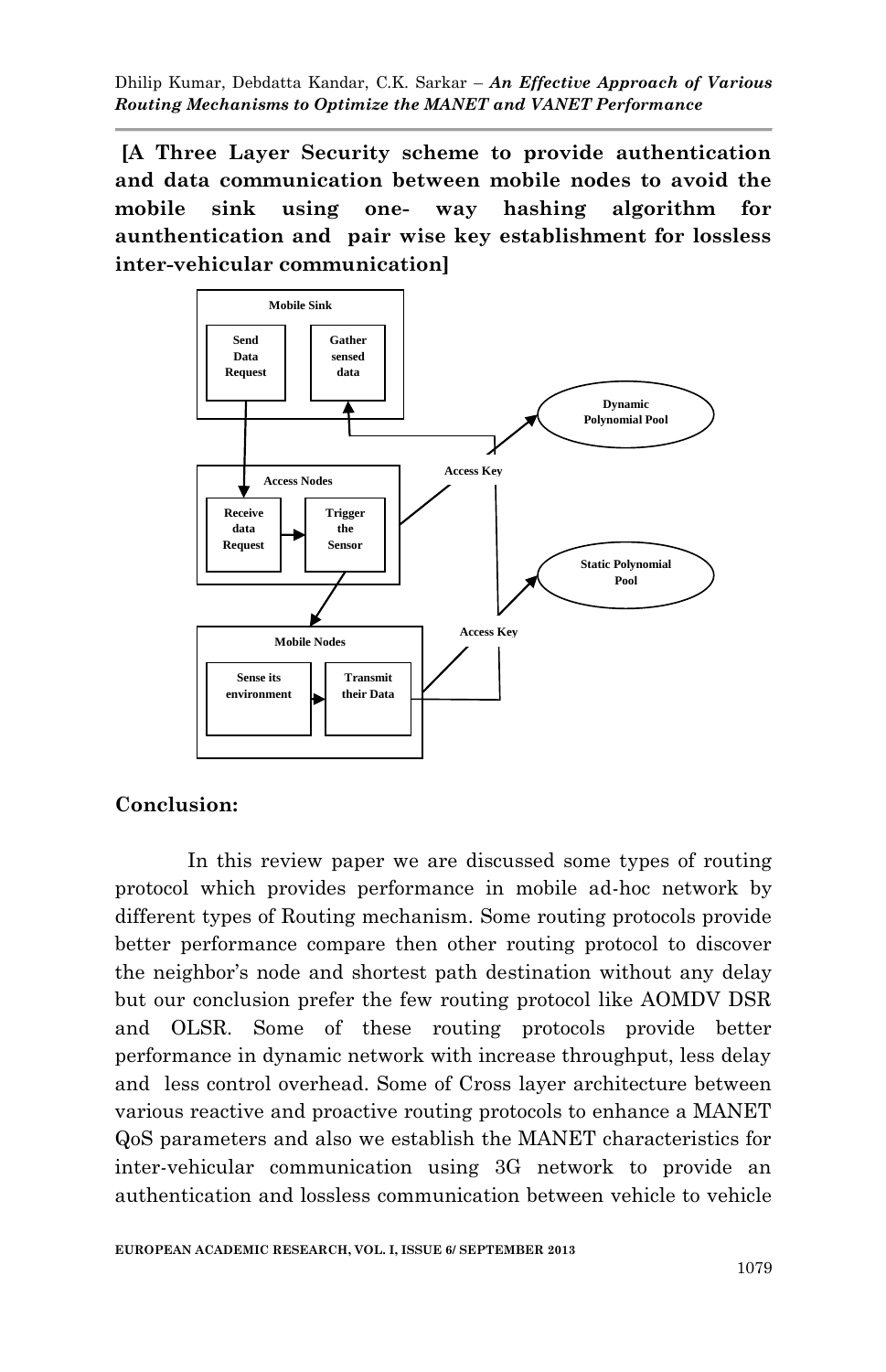to improve the VANET performance, When we compare the different routing protocol in mobile ad-hoc network and vehicular adhoc network find some work better in less dynamic mobility and provide the multicast performance between nodes with lossless communication, less delay, available bandwidth and increase throughput used to enhance the MANET performance with various routing mechanisms.

#### **BIBLIOGRAPHY:**

Balasubramanie, P. Premalatha, J. 2010. "Enhancing quality of service in MANETS by effective routing." *Wireless Communication and Sensor Computing. ICWCSC.*

Bhatti, S.; Sorensen, S.-A.; Huang, Yangcheng. 2007. "Analysing the Impact of Topology Update Strategies on the Performance of a Proactive MANET Routing Protocol." *Distributed Computing Systems Workshops. ICDCSW*.

Chaba, Y.; Singh, Y. ; Joon, M. 2010. "Simulation Based Performance Analysis of On-Demand Routing Protocols in MANETs." "Computer Modeling and Simulation. ICCMS ."

Damodaram, A. ; Das, R., and Patil, R. 2009. "Cross layer AODV with Position based forwarding routing for mobile adhoc network." *Wireless Communication and Sensor Networks (WCSN).*

Danilov, Claudiu ; Henderson, Thomas R. ; Macker, Joseph P. Chakeres, Ian D. 2007. "Connecting MANET Multicast." Military Communications Conference. MILCOM.

Donna, Ghosh; Sarangan, Venkatesh and Acharya, Raj. 2001. "Quality of Service Routing in IP Networks." *IEEE transaction on multimedia*. 3(2).

Eichler, Stephan; Benedikt, Schroth; Christoph , Kosch. 2005. "Simulation of Analyzing the Impact on Road Traffic." *Proceedings of IEEE.*

Fiore, Marco, Casetti, Claudio, Chiasserini, Carla Fabiana, and Papadimitratos, Panagiotis. 2009. "Secure Neighbor Position Discovery in VANETs." *Cryptography and Security*.

Firooz, Mohammad, and Roy, Sumit. "Collaborative Downloading in VANET using Network Coding", NIA, 2012.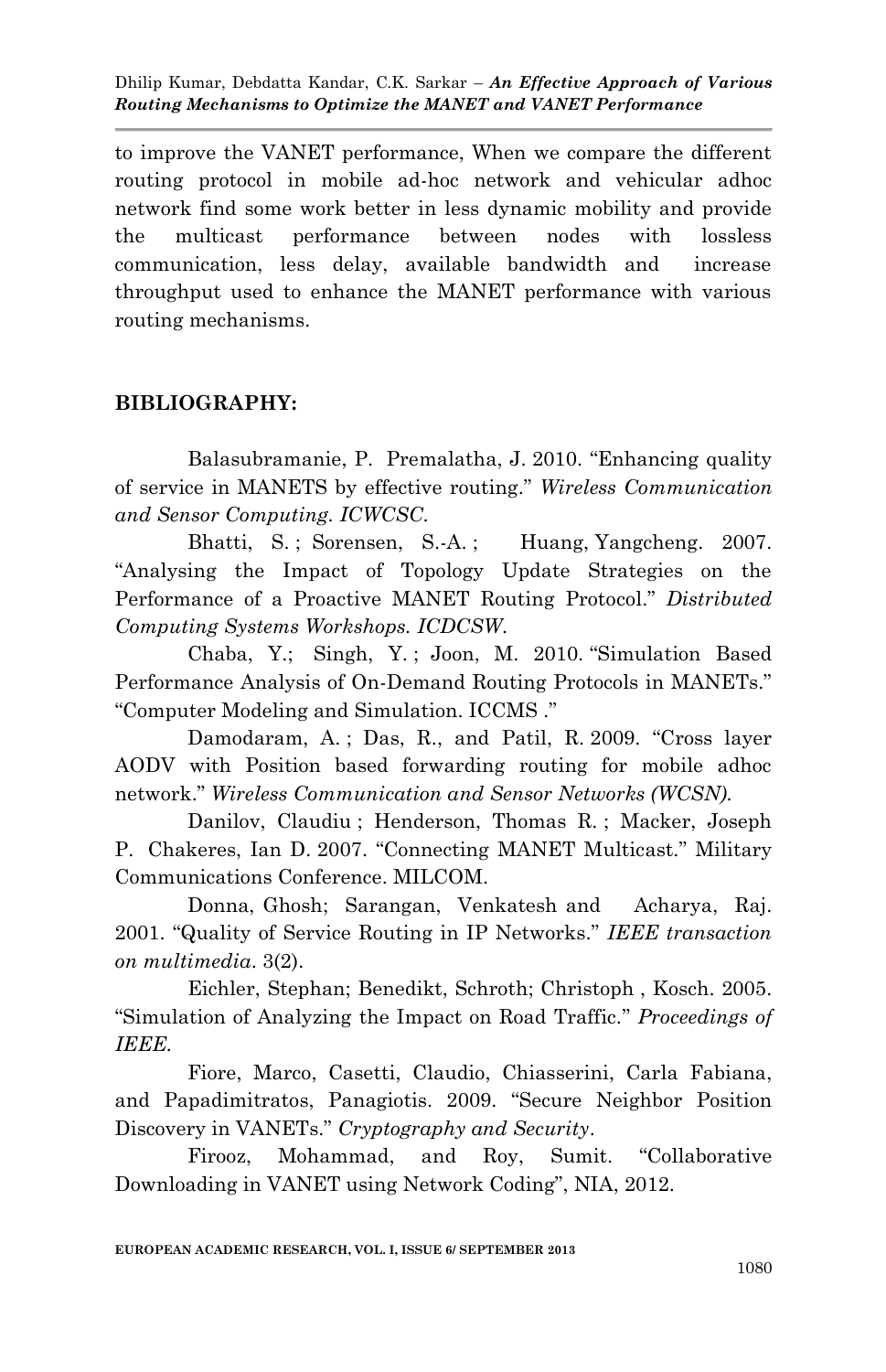[Hinds, Alex](http://ieeexplore.ieee.org/search/searchresult.jsp?searchWithin=p_Authors:.QT.Hinds,%20Alex.QT.&newsearch=partialPref); [Sotiriadis, Stelios](http://ieeexplore.ieee.org/search/searchresult.jsp?searchWithin=p_Authors:.QT.Hinds,%20Alex.QT.&newsearch=partialPref) ; [Bessis, Nik](http://ieeexplore.ieee.org/search/searchresult.jsp?searchWithin=p_Authors:.QT.Bessis,%20Nik.QT.&newsearch=partialPref) ; Antonopoulos, Nick . 2012. "Performance Evaluation of Security Algorithms for the AODV MANET Routing Protocol." *Emerging Intelligent Data and Web Technologies (EIDWT)*

Ismail, M.Y.; Abdullah, J.; Adam, N. 2010. "Effect of node density on performances of three MANET routing protocols." *Electronic Devices, Systems and Applications (ICEDSA).*

[Ismail, Z. and](http://ieeexplore.ieee.org/search/searchresult.jsp?searchWithin=p_Authors:.QT.Ismail,%20Z..QT.&newsearch=partialPref) Hassan, R. "Effects of Packet Size on AODV Routing Protocol Implementation in Homogeneous and Heterogeneous MANET." "Computational Intelligence, Modelling and Simulation (CIMSiM)."

[Jassim, H.S.](http://ieeexplore.ieee.org/search/searchresult.jsp?searchWithin=p_Authors:.QT.Jassim,%20H.S..QT.&newsearch=partialPref) , [Yussof, S.](http://ieeexplore.ieee.org/search/searchresult.jsp?searchWithin=p_Authors:.QT.Yussof,%20S..QT.&newsearch=partialPref) , [Tiong Sieh Kiong](http://ieeexplore.ieee.org/search/searchresult.jsp?searchWithin=p_Authors:.QT.Tiong%20Sieh%20Kiong.QT.&newsearch=partialPref) , [Koh,](http://ieeexplore.ieee.org/search/searchresult.jsp?searchWithin=p_Authors:.QT.Koh,%20S.P..QT.&newsearch=partialPref)  [S.P.](http://ieeexplore.ieee.org/search/searchresult.jsp?searchWithin=p_Authors:.QT.Koh,%20S.P..QT.&newsearch=partialPref) , [Ismail, R.](http://ieeexplore.ieee.org/search/searchresult.jsp?searchWithin=p_Authors:.QT.Ismail,%20R..QT.&newsearch=partialPref) 2009. "A routing protocol based on shortest path selection for trusted mobile ad hoc network." *Communications (MICC)*.

Javed, Sayadi, and Mahmood, Fathy. 2010. "A New Approach in Packet Scheduling in the Vanet." NIA.

Kumar, R. ; Sarje, A.K. ; Misra, M. ; Macharla, P. 2008. "A QoS routing protocol for delay-sensitive applications in mobile ad hoc networks." *Communication Systems Software and Middleware and Workshops*.

Kumar, Rakesh, and Dave, Mayank. 2011. "A Comparative Study of Various Routing Protocols in VANET." IJCSI.

Leung, Kin K., and Polak, John. 2012. "A Methodology for Studying VANET Performance with Practical Vehicle Distribution in Urban Environment." CSNI.

[Menchaca-Mendez,](http://ieeexplore.ieee.org/search/searchresult.jsp?searchWithin=p_Authors:.QT.Menchaca-Mendez,%20R..QT.&newsearch=partialPref) R. "A cross-layer framework to support real-time and elastic traffic in MANETs." 2011. "[Wireless](http://ieeexplore.ieee.org/xpl/mostRecentIssue.jsp?punumber=5770420)  Communications and Ne[tworking Conference \(WCNC\)."](http://ieeexplore.ieee.org/xpl/mostRecentIssue.jsp?punumber=5770420) IEEE.

Paul, Bijan, Ibrahim, Md., and Bikas, Abu Naser. 2011. "VANET Routing Protocols: Pros and Cons." IJCA.

Premalatha, J. 2010. "Enhancing QoS in MANETS by Effective Routing." KEC, Erode, India IEEE.

Rajarajan, Sivaraj, Benslimane, Abderrahim and Taleb. 2011. "Dynamic Clustering-Based Adaptive Mobile Gateway Management in Integrated 3G VANET Heterogeneous Wireless Networks." *IEEE Journal.*